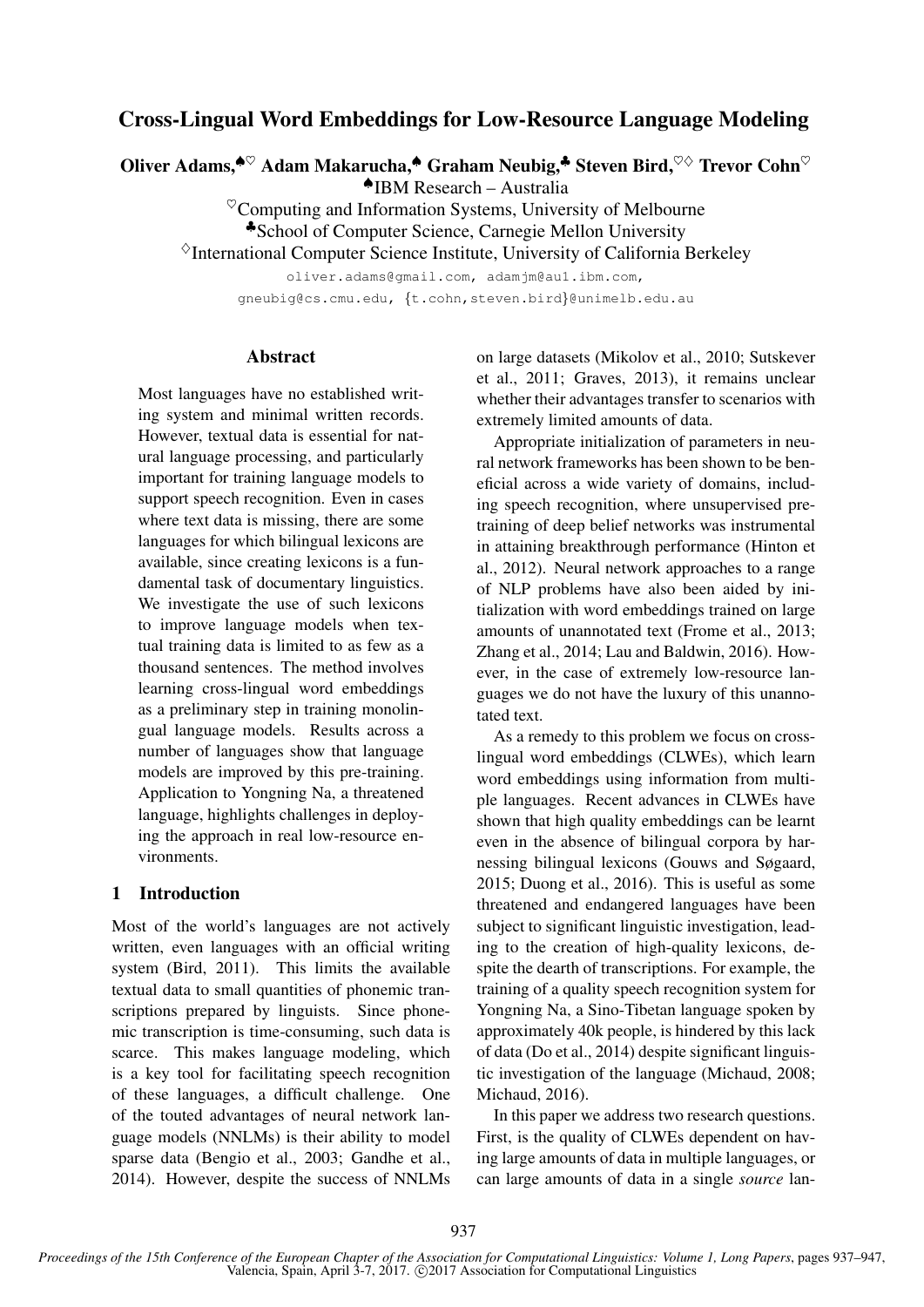guage inform embeddings trained with little *target* language data? Secondly, can such CLWEs improve language modeling in low-resource contexts by initializing the parameters of an NNLM?

To answer these questions, we scale down the available monolingual data of the target language to as few as 1k sentences, while maintaining a large source language dataset. We assess intrinsic embedding quality by considering correlation with human judgment on the WordSim353 test set (Finkelstein et al., 2001). We then perform language modeling experiments where we initialize the parameters of a long short-term memory (LSTM) language model for low-resource language model training across a variety of language pairs.

Results indicate that CLWEs remain resilient when target language training data is drastically reduced in a simulated low-resource environment, and that initializing the embedding layer of an NNLM with these CLWEs consistently leads to better performance of the language model. In light of these results, we explore the method's application to Na, an actual low-resource language with realistic manually created lexicons and transcribed data. We present a discussion of the negative results found which highlights challenges and future opportunities.

## 2 Related Work

This paper draws on work in three general areas, which we briefly describe in this section.

Neural network language models and word embeddings Bengio et al. (2003) and Goodman (2001) introduce word embeddings in the context of an investigation of neural language modeling. One claimed advantage of such models is the ability to cope with sparse data by sharing information among words with similar characteristics. Neural language modeling has since demonstrated powerful capabilities at the word level (Mikolov et al., 2010) and character level (Sutskever et al., 2011). Notably, LSTM models (Hochreiter and Schmidhuber, 1997) for modeling long-ranging statistical influences have been shown to be effective (Graves, 2013; Zaremba et al., 2014).

Word embeddings have became more popular through the application of shallow neural network architectures that allow for training on large quantities of data (Mnih et al., 2009; Bengio et al., 2009; Collobert and Weston, 2008; Mikolov et

al., 2013a), leading to many further investigations (Chen et al., 2013; Pennington et al., 2014; Shazeer et al., 2016; Bhatia et al., 2016). A key application of word embeddings has been in the initializing of neural network architectures for a wide variety of NLP tasks with limited annotated data (Frome et al., 2013; Zhang et al., 2014; Zoph et al., 2016; Lau and Baldwin, 2016).

Low-resource language modeling and language model adaptation Bellegarda (2004) review language model adaptation, and argue that small amounts of in-domain data are often more valuable than large amounts of out-of-domain data, but that adapting background models using in-domain data can be even better. Kurimo et al. (2016) present more recent work on improving large vocabulary continuous speech recognition using language model adaptation for low-resource Finno-Ugric languages.

Cross-lingual language modeling has also been explored with work on interpolation of a sparse language model with one trained on a large amount of translated data (Jensson et al., 2008), and integrated speech recognition and translation (Jensson et al., 2009; Xu and Fung, 2013).

Gandhe et al. (2014) investigate NNLMs for low-resource languages, comparing NNLMs with count-based language models, and find that NNLMs interpolated with count-based methods outperform standard n-gram models even with small quantities of training data. In contrast, our contribution is an investigation into harnessing CLWEs learnt using bilingual dictionaries in order to improve language modeling in a similar lowresource setting.

Cross-lingual word embeddings Cross-lingual word embeddings have also been the subject of significant investigation. Many methods require parallel corpora or comparable corpora to connect the languages (Klementiev et al., 2012; Zou et al., 2013; Hermann and Blunsom, 2013; Chandar A P et al., 2014; Kočiský et al., 2014; Coulmance et al., 2015; Wang et al., 2016), while others use bilingual dictionaries (Mikolov et al., 2013b; Xiao and Guo, 2014; Faruqui and Dyer, 2014; Gouws and Søgaard, 2015; Duong et al., 2016; Ammar et al., 2016), or neither (Miceli Barone, 2016).

In particular, we build on the work of Duong et al. (2016). Their method harnesses monolingual corpora in two languages along with a bilingual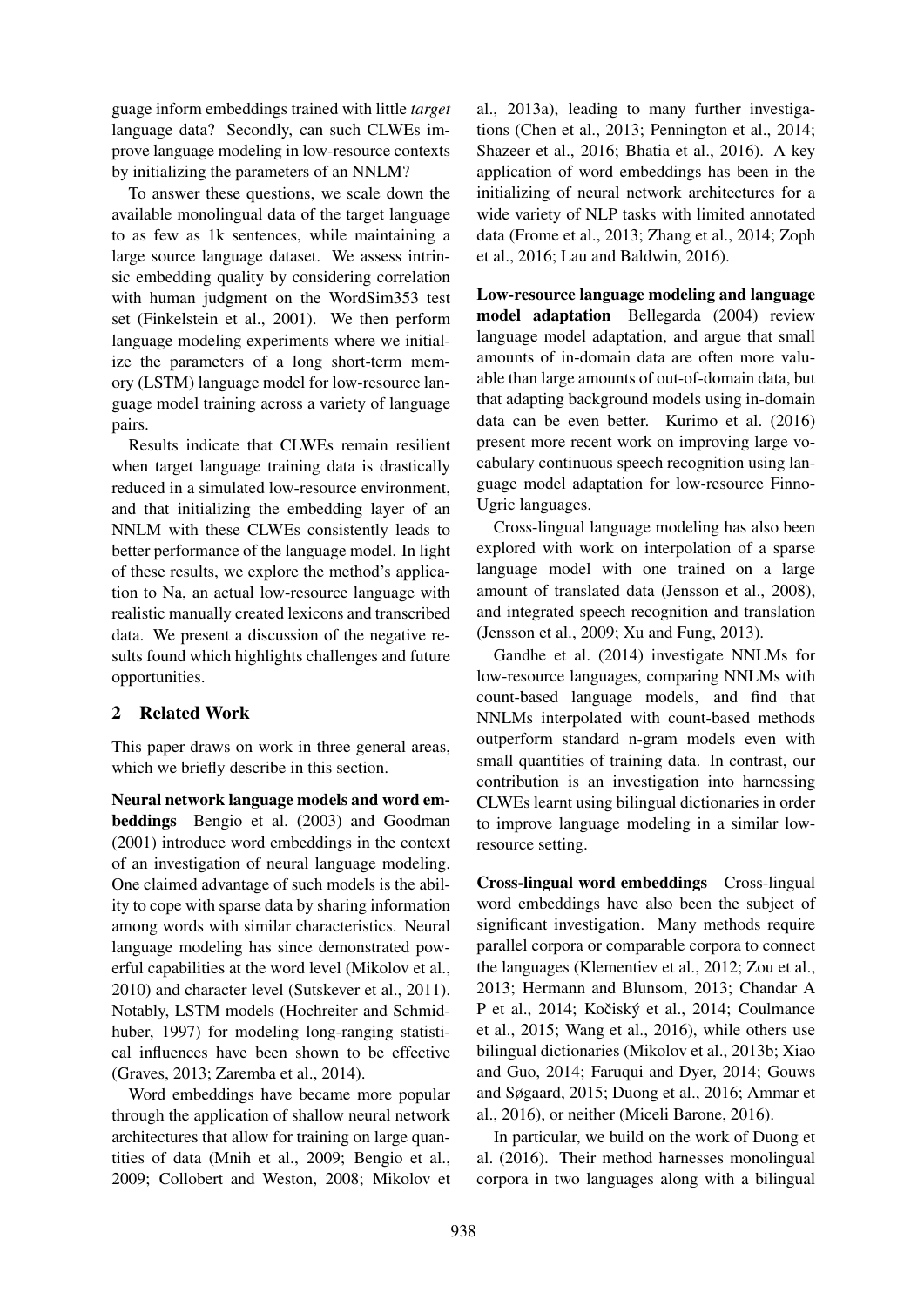lexicon to connect the languages and represent the words in a common vector space. The model builds on the continuous bag-of-words (CBOW) model (Mikolov et al., 2013a) which learns embeddings by predicting words given their contexts. The key difference is that the word to be predicted is a target language translation of a source language word centered in a source language context.

Since dictionaries tend to include a number of translations for words, the model uses an iterative expectation-maximization style training algorithm in order to best select translations given the context. This process thus allows for polysemy to be addressed which is desirable given the polysemous nature of bilingual dictionaries.

## 3 Resilience of Cross-Lingual Word Embeddings

Previous work using CLWEs typically assumes a similar amount of training data of each available language, often in the form of parallel corpora. Recent work has shown that monolingual corpora of two different languages can be tied together with bilingual dictionaries in order to learn embeddings for words in both languages in a common vector space (Gouws and Søgaard, 2015; Duong et al., 2016). In this section we relax the assumption of the availability of large monolingual corpora on the source and target sides, and report an experiment on the resilience of such CLWEs when data is scarce in the target language but plentiful in a source language.

## 3.1 Experimental Setup

Word embedding quality is commonly assessed by evaluating the correlation of the cosine similarity of the embeddings with human judgements of word similarity. Here we follow the same evaluation procedure, except where we simulate a lowresource language by reducing the availability of target English monolingual text while preserving a large quantity of source language text from other languages. This allows us to evaluate the CLWEs intrinsically using the WordSim353 task (Finkelstein et al., 2001) before progressing to downstream language modeling where we additionally consider other target languages.

We trained a variety of embeddings on English Wikipedia data of between 1k and 128k sentences from the training data of Al-Rfou et al. (2013). In terms of transcribed speech data, this roughly

equates to between 1 and 128 hours of speech. For the training data, we randomly chose sentences that include words in the WordSim353 task proportionally to their frequency in the set. As monolingual baselines, we use the *skip-gram* (SG) and CBOW methods of Mikolov et al. (2013a) as implemented in the *Gensim* package (Rehur<sup>ek</sup> and Sojka, 2010). We additionally used off-the-shelf CBOW Google News Corpus embeddings with 300 dimensions, trained on 100 billion words.

The CLWEs were trained using the method of Duong et al. (2016) since their method addresses polysemy which is rampant in dictionaries. The same 1k-128k sentence English Wikipedia data was used but with an additional 5 million sentences of Wikipedia data in a source language. The source languages include Japanese, German, Russian, Finnish, and Spanish, which represent languages of varying similarity with English, some with great morphological and syntactic differences. To relate the languages, we used the *PanLex* lexicon (Kamholz et al., 2014). Following Duong et al. (2016), we used the default window size of 48 so that the whole sentence's context is almost always taken into account. This mitigates the effect of word re-ordering between languages. We trained with an embedding dimension of 200 for all data sizes as a larger dimension turned out to be helpful in capturing information from the source side.<sup>1</sup>

## 3.2 Results

Figure 1 shows correlations with human judgment in the WordSim353 task. The x-axis represents the number of English training sentences. Coloured lines represent CLWEs trained on different languages: Japanese, German, Spanish, Russian and Finnish.<sup>2</sup>

With around 128k sentences of training data, most methods perform quite well, with German being the best performing. Interestingly the CLWE methods all outperform GNC which was trained on a far larger corpus of 100 billion words. With only 1k sentences of target training data, all the CLWEs have a correlation around 0.5, with the exception of Finnish. Interestingly, no consis-

<sup>&</sup>lt;sup>1</sup>Hyperparameters for both mono and cross-lingual word embeddings: iters=15, negative=25, size=200, window=48, otherwise default. Smaller window sizes led to similar results for monolingual methods.

 $2$ We also tried Italian, Dutch, German and Serbian, vielding similar results but omitted for presentation.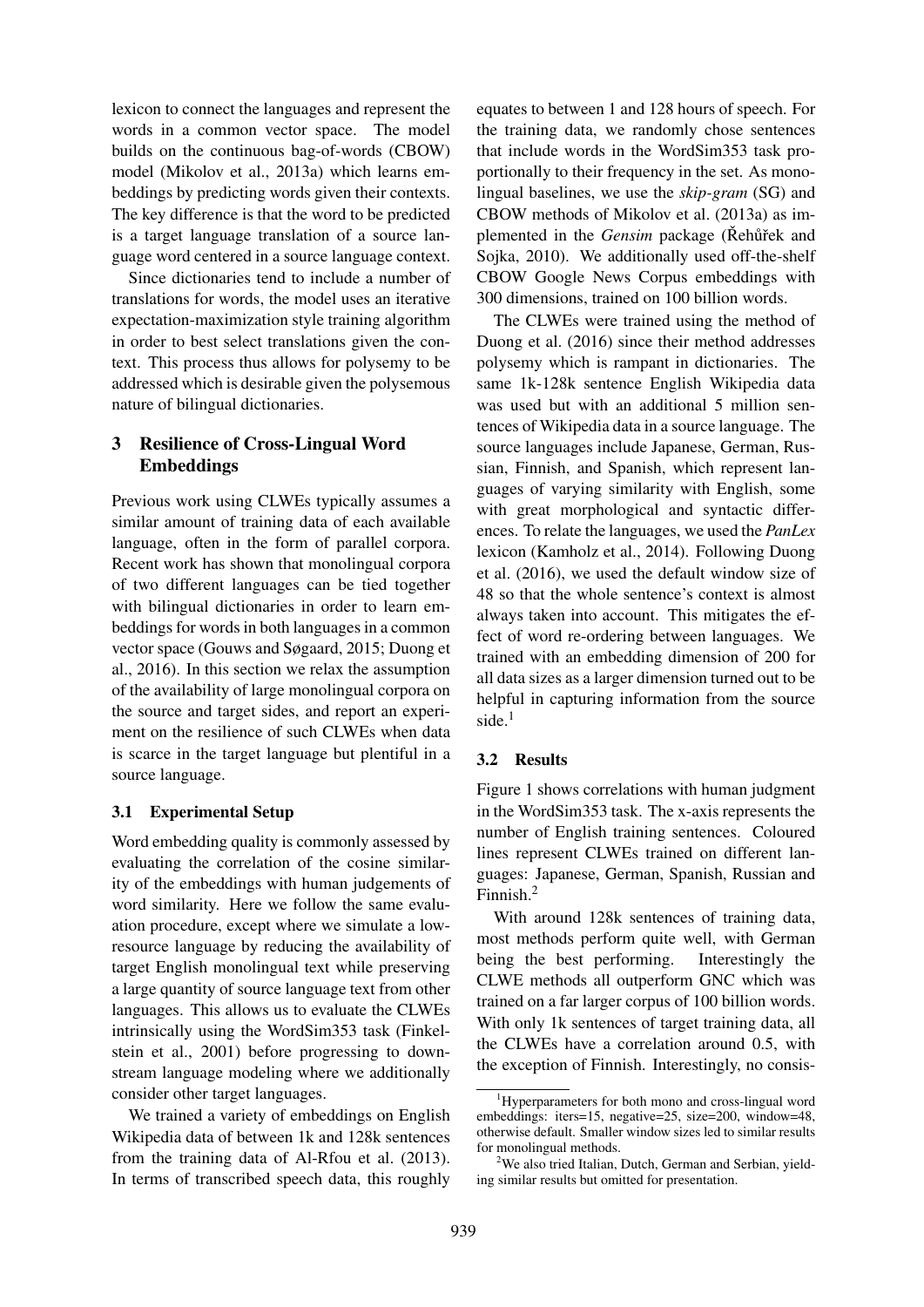

Figure 1: Performance of different embeddings on the WordSim353 task with different amounts of training data. *GNC* is the Google News Corpus embeddings, which are constant. *CBOW* and *SG* are the monolingual word2vec embeddings. The other, colored, lines are all cross-lingual word embeddings harnessing the information of 5m sentences of various source languages.

tent benefit was gained by using source languages for which translation with English is simpler. For example, Spanish often under-performed Russian and Japanese as a source language, as well as the morphologically-rich Finnish.

Notably, all the CLWEs perform far better than their monolingual counterparts on small amounts of data. This resilience of the target English word embeddings suggests that CLWEs can serve as a method of transferring semantic information from resource-rich languages to the resource-poor, even when the languages are quite different. However, the WordSim353 task is a constrained environment, so in the next section we turn to language modeling, a natural language processing task of much practical importance for resource-poor languages.

## 4 Pre-training Language Models

Language models are an important tool with particular application to machine translation and speech recognition. For resource-poor languages and unwritten languages, language models are also a significant bottleneck for such technologies as they rely on large quantities of data. In this section, we assess the performance of language models on varying quantities of data, across a number



Figure 2: Perplexity of language models on the validation set. Numbers in the legend indicate LSTM language models with different hidden layer sizes, as opposed to Modified Kneser-Ney language models of order 3, 4 and 5.

of different source–target language pairs. In particular, we use CLWEs to initialize the first layer in an LSTM recurrent neural network language model and assess how this affects language model performance. This is an interesting task not simply for the practical advantage of having better language models for low-resource languages. Language modeling is a syntax-oriented task, yet syntax varies greatly between the languages we train the CLWEs on. This experiment thus yields some additional information about how effectively bilingual information can be used for the task of language modeling.

### 4.1 Experimental Setup

We experiment with a similar data setup as in Section 3. However, target training sentences are not constrained to include words observed in the WordSim353 set, and are random sentences from the aforementioned 5 million sentence corpus. For each language, the validation and test sets consist of 3k randomly selected sentences. The large vocabulary of Wikipedia and the small amounts of training data used make this a particularly challenging language modeling task.

For our NNLMs, we use the LSTM language model of Zaremba et al. (2014). As a countbased baseline, we use Modified Kneser-Ney (MKN) (Kneser and Ney, 1995; Chen and Goodman, 1999) as implemented in KenLM (Heafield,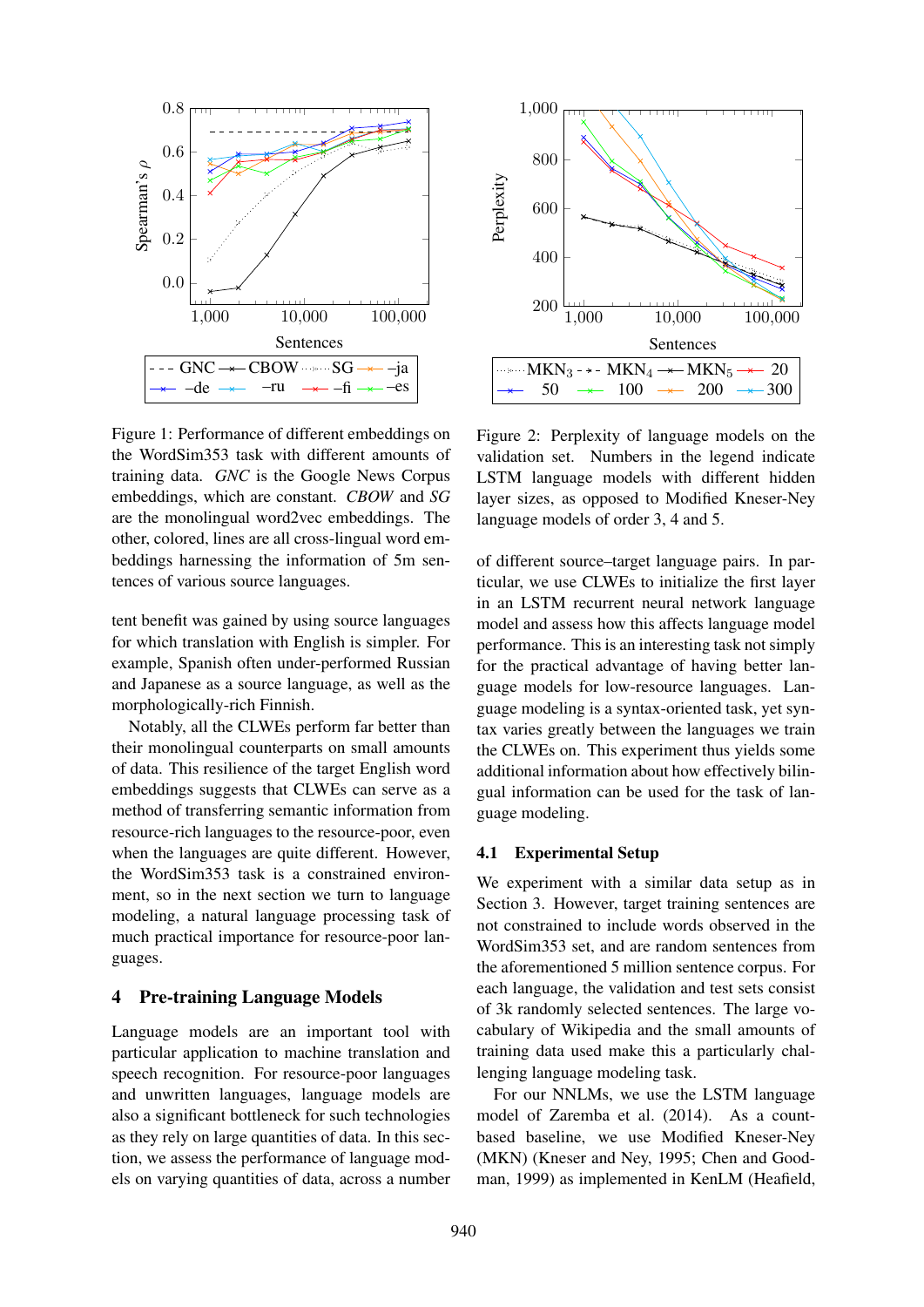2011). Figure 2 presents some results of tuning the dimensions of the hidden layer in the LSTM with respect to perplexity on the validation set, $3$ as well as tuning the order of n-grams used by the MKN language model. A dimension of 100 yielded a good compromise between the smaller and larger training data sizes, while an order 5 MKN model performed slightly better than its lower-order brethren.<sup>4</sup>

Interestingly, MKN strongly outperforms the LSTM on low quantities of data, with the LSTM language model not reaching parity until between 16k and 32k sentences of data. This is consistent with the results of Chen et al. (2015) and Neubig and Dyer (2016) that show that n-gram models are typically better for rare words, and here our vocabulary is large but training data small since the data are random Wikipedia sentences. However these findings are inconsistent with the belief that NNLMs have the ability to cope well with sparse data conditions because of the smooth distributions that arise from using dense vector representations of words (Bengio et al., 2003). Traditional smoothing stands strong.

#### 4.2 English Results

With the parameters tuned on the English validation set as above, we evaluated the LSTM language model when the embedding layer is initialized with various monolingual and cross-lingual word embeddings. Figure 3 compares the performance of a number of language models on the test set. In every case where pre-trained embeddings were used, the embedding layer was held fixed during training. However, we observed similar results when allowing them to deviate from their initial state. For the CLWEs, the same language set was used as in Section 3. The curves for the source languages (Dutch, Greek, Finnish, and Japanese) are remarkably similar, as were those for the languages omitted from the figure (German, Russian, Serbian, Italian, and Spanish). This suggests that the English target embeddings are gleaning similar information from each of the languages, information likely to be more semantic than syntactic, given the syntactic differences between the languages.



Figure 3: Perplexity of LSTMs when pre-trained with cross-lingual word embeddings trained on the same data. *LSTM* is a neural network language model with no pre-trained embeddings. *mono* is pre-trained with monolingual word2vec embeddings. *GNC* is pre-trained with Google News Corpus embeddings of dimension 300. The rest are pre-trained with CLWEs using information transfer from different source languages. *MKN* is an order 5 Modified Kneser-Ney baseline.



Figure 4: Perplexities when interpolating MKN with LSTMs pre-trained with various crosslingual word embeddings. *LSTM* interpolates MKN with a neural network language model with no pre-trained embeddings. The rest are interpolations of MKN with LSTMs pre-trained with CLWEs using information transfer from different source languages. *MKN* is an order 5 Modified Kneser-Ney baseline without interpolation.

 $3$ We used 1 hidden laver but otherwise the same as the *SmallConfig* of models/rnn/ptb/ptb\_word\_lm.py available in Tensorflow.

<sup>&</sup>lt;sup>4</sup>Note that all perplexities in this paper include out-ofvocabulary words, of which there are many.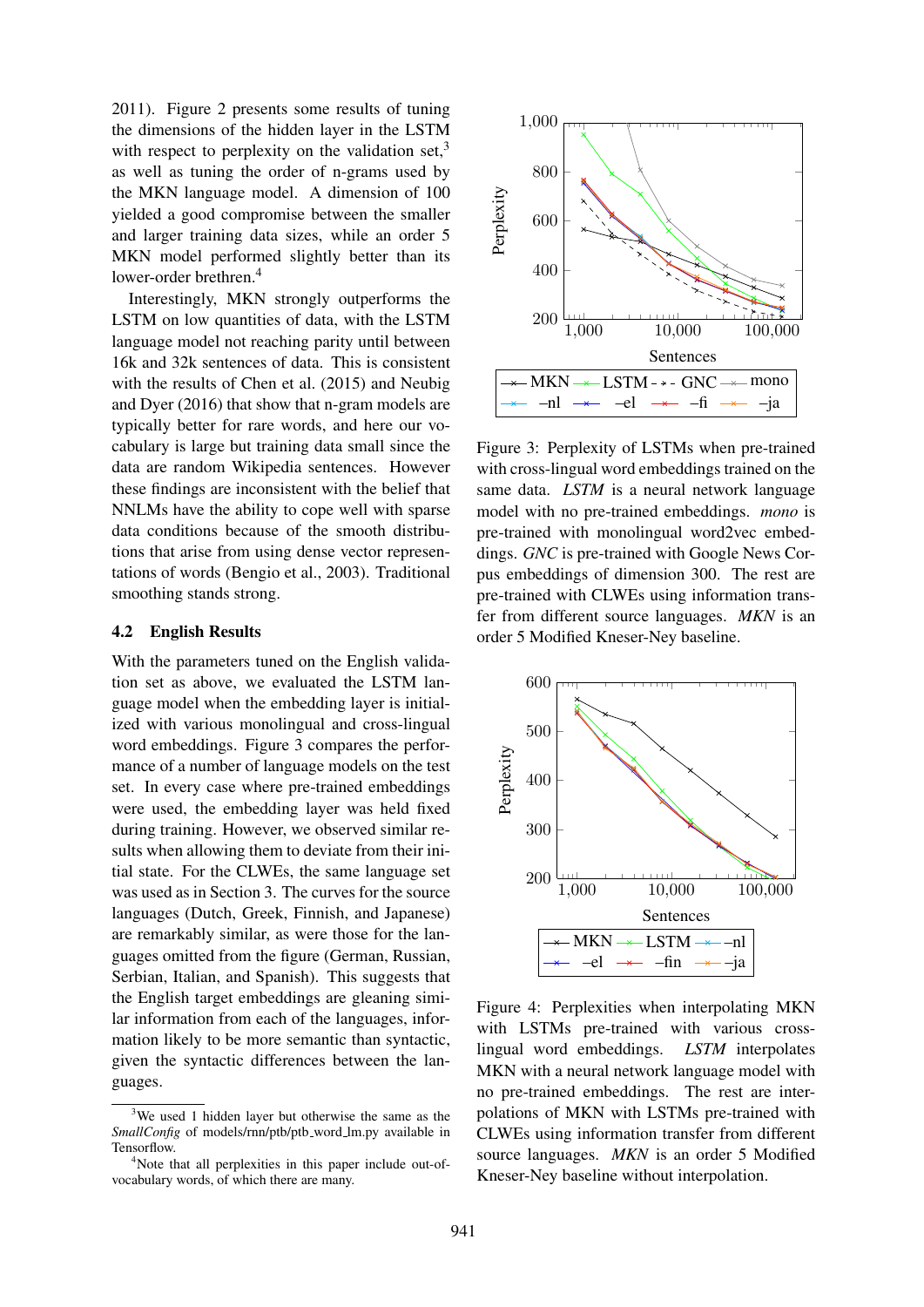We compare these language models pre-trained with CLWEs with pre-training using other embeddings. Pre-training with the Google News Corpus embeddings of the method of Mikolov et al. (2013c) unsurprisingly performs the best due to the large amount of English data not available to the other methods, making it a sort of oracle. Monolingual pre-training of word embeddings on the same English data (*mono*) used by the CLWEs yields poorer performance.

The language models initialized with pretrained CLWEs are significantly better than their un-pre-trained counterpart on small amounts of data, reaching par performance with *MKN* at somewhere just past 4k sentences of training data. In contrast, it takes more than 16k sentences of training data before the plain LSTM language model began to outperform *MKN*. The outperformance of LSTMs by MKN with the lowest amounts of training data motivated interpolation of MKN probabilities with LSTM language model probabilities, as shown in Figure 4. Such interpolation allows for consistent improvement beyond the performance of MKN or CLWE-pre-trained LSTMs alone.

### 4.3 Other Target Languages

In Table 1 we present results of language model experiments run with other languages used as the low-resource target. In this table English is used in each case as the large source language with which to help train the CLWEs. The observation that the CLWE-pre-trained language model tended to perform best relative to alternatives at around 8k or 16k sentences in the English case prompted us to choose these slices of data when assessing other languages as targets.

The pre-trained LSTM language model outperforms its non-pre-trained counterpart for all languages. There is competition between *MKN* and the CLWE-pre-trained models. The languages for which *MKN* tends to do better are typically those further from English or those with rich morphology, making cross-lingual transfer of information more challenging. There seems to be a degree of asymmetry here: while all languages helped English language modeling similarly, English helps the other languages to varying degrees. For all languages, interpolating MKN with the CLWE (*Interp.*) yields the best performance, corroborating the findings of Gandhe et al. (2014).

Neural language modeling of sparse data can be improved by initializing parameters with crosslingual word embeddings. The consistent performance improvements gained by an LSTM using CLWE-initialization is a promising sign for CLWE-initialization of neural networks for other tasks given limited target language data.

# 5 First Steps in an Under-Resourced Language

Having demonstrated the effectiveness of CLWEpre-training of language models using simulation in a variety of well-resourced written languages, we proceed to a preliminary investigation of this method to a low-resource, unwritten language, Na.

Yongning Na is a Sino-Tibetan language spoken by approximately 40k people in an area in Yunnan, China, near the border with Sichuan. It has no orthography and is tonal with a rich morphophonology. Given the small quantity of manually transcribed phonemic data available in the language, Na provides an ideal test bed for investigating the potential and difficulties this method faces in a realistic setting. In this section we report results in Na language modeling and discuss hurdles to be overcome.

## 5.1 Experimental Setup

The phonemically transcribed corpus<sup>5</sup> consists of 3,039 phonemically transcribed sentences which are a subset of a larger spoken corpus. These sentences are segmented at the level of the word, morpheme and phonological process, and have been translated into French, with smaller amounts translated into Chinese and English. The corpus also includes word-level glosses in French and English. The lexicon of Michaud (2016) contains example sentences for entries, as well as translations into French, English and Chinese.

The lexicon consists of around 2k Na entries, with example sentences and translations into English, French and Chinese. To choose an appropriate segmentation of the corpus, we used a hierarchical segmentation method where words were queried in the lexicon. If a given word was present then it was kept as a token, otherwise the word was split into its constituent morphemes.

We took 2,039 sentences to be used as training data, with the remaining 1k sentences split

<sup>5</sup>Available as part of the Pangloss collection at http://lacito.vjf.cnrs.fr/pangloss.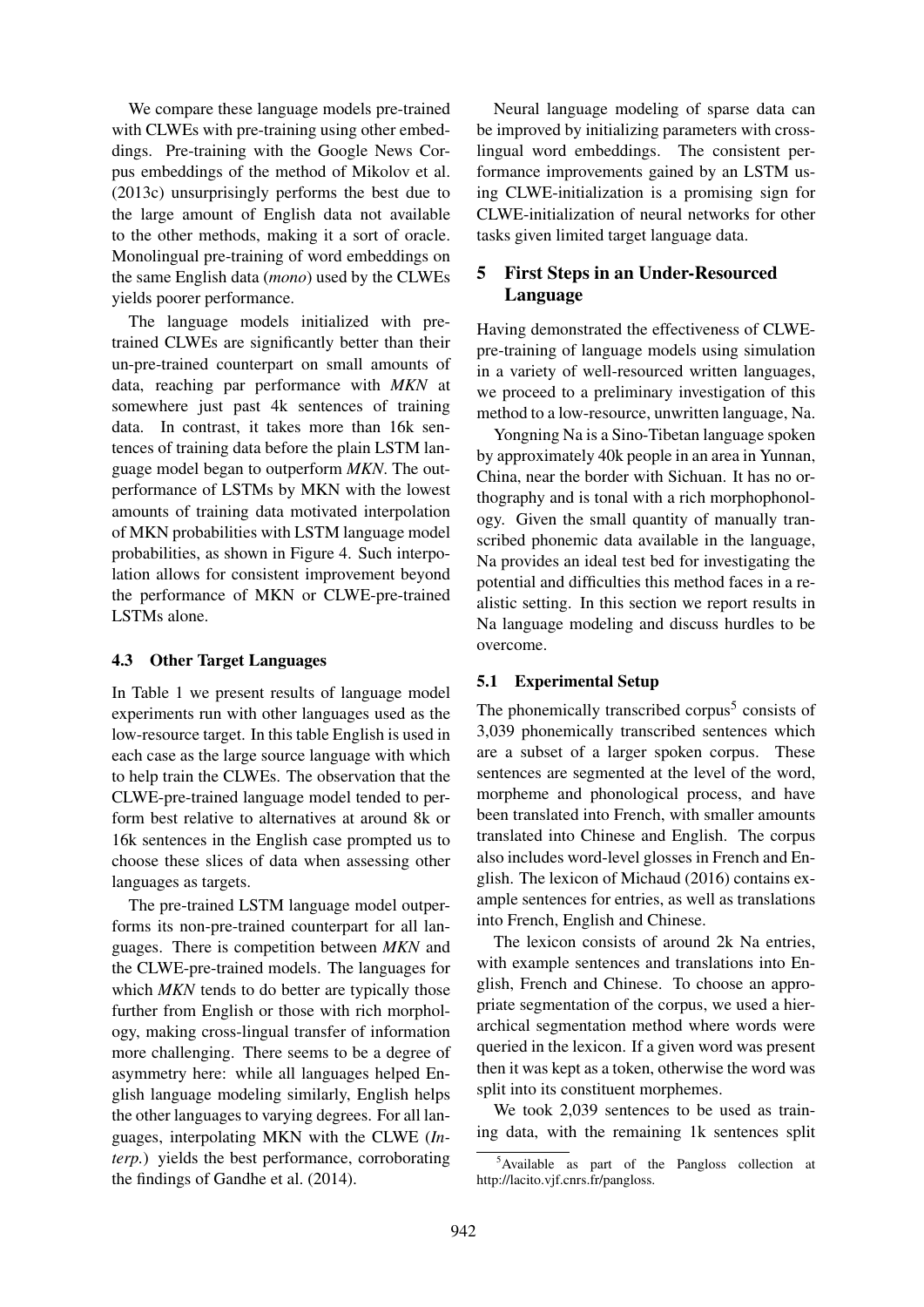|          | 8k sentences |        |             |         | 16k sentences |             |             |         |
|----------|--------------|--------|-------------|---------|---------------|-------------|-------------|---------|
| Lang     | <b>MKN</b>   | LSTM   | <b>CLWE</b> | Interp. | <b>MKN</b>    | <b>LSTM</b> | <b>CLWE</b> | Interp. |
| Greek    | 827.3        | 920.3  | 780.4       | 650.6   | 749.8         | 687.9       | 634.4       | 549.5   |
| Serbian  | 492.8        | 586.3  | 521.3       | 408.0   | 468.8         | 485.3       | 447.8       | 365.7   |
| Russian  | 1656.8       | 2054.5 | 1920.4      | 1466.2  | 1609.5        | 1757.3      | 1648.3      | 1309.1  |
| Italian  | 777.0        | 794.9  | 688.3       | 592.2   | 686.2         | 627.7       | 559.7       | 493.4   |
| German   | 997.4        | 1026.0 | 1000.9      | 831.8   | 980.0         | 908.8       | 874.1       | 761.5   |
| Finnish  | 1896.4       | 2438.8 | 2165.5      | 1715.3  | 1963.3        | 2233.2      | 2109.9      | 1641.2  |
| Dutch    | 492.1        | 491.3  | 456.2       | 381.4   | 447.9         | 412.8       | 378.0       | 330.1   |
| Japanese | 1902.8       | 2662.4 | 2475.6      | 1866.7  | 1816.8        | 2462.8      | 2279.6      | 1696.9  |
| Spanish  | 496.3        | 481.8  | 445.6       | 387.7   | 445.9         | 412.9       | 369.6       | 331.2   |

Table 1: Perplexity of language models trained on 8k and 16k sentences for different languages. *MKN* is an order 5 Modified Kneser-Ney language model. *LSTM* is a long short-term memory neural network language model with no pre-training. *CLWE* is an LSTM language model pre-trained with cross-lingual word embeddings, using English as the source language. *Interp.* is an interpolation of MKN with CLWE.

|              | Types | Tokens |
|--------------|-------|--------|
| <b>Tones</b> | 2.045 | 45,044 |
| No tones     | 1,192 | 45,989 |

Table 2: Counts of types and tokens across the whole Na corpus, given our segmentation method.

|             | <b>Tones</b> | No tones |
|-------------|--------------|----------|
| <b>MKN</b>  | 59.4         | 38.0     |
| <b>LSTM</b> | 74.8         | 46.0     |
| <b>CLWE</b> | 76.6         | 46.2     |
| Lem         | 76.8         | 44.7     |
| En-split    | 76.4         | 47.0     |

Table 3: Perplexities on the Na test set using English as the source language. *MKN* is an order 5 Modified Kneser-Ney language model. *LSTM* is a neural network language model without pretraining. *CLWE* is the same LM with pre-trained Na– English CLWEs. *Lem* is the same as CLWE except with English lemmatization. *En-split* extends this by preprocessing the dictionary such that entries with multiple English words are converted to multiple entries of one English word.

equally between validation and test sets. The phonemic transcriptions include tones, so we created two preprocessed versions of the corpus: with and without tones. Table 2 exhibits type and token counts for these two variations. In addition to the CLWE approach used in Sections 3 and 4, we additionally tried lemmatizing the English Wikipedia corpus so that it each token was more likely to be present in the Na–English lexicon.

### 5.2 Results and Discussion

Table 3 shows the Na language modeling results. Pre-trained CLWEs do not significantly outperform that of the non-pre-trained, and *MKN* outperforms both. Given the size of the training data, and the results of Section 4, it is no surprise that *MKN* outperforms the NNLM approaches. But the lack of benefit in CLWE-pre-training the NNLMs requires some reflection. We now proceed to discuss the challenges of this data to explore why the positive results of language model pre-training that were seen in Section 4 were not seen in this experiment.

Tones A key challenge arises because of Na's tonal system. Na has rich tonal morphology. Syntactic relationships between words influence the surface form tone a syllable takes. Thus, semantically identical words may take different surface tones than is present in the relevant lexical entry, resulting in mismatches with the lexicon.

If tones are left present, the percentage of Na tokens present in the lexicon is 62%. Removing tones yields a higher hit rate of 88% and allows tone mismatches between surface forms and lexical entries to be overcome. This benefit is gained in exchange for higher polysemy, with an average of 4.1 English translations per Na entry when tones are removed, as opposed to 1.9 when tones are present. Though this situation of polysemy is what the method of Duong et al. (2016) is designed to address, it means the language model fails to model tones and doesn't significantly help CLWE-pre-training in any case. Future work should investigate morphophonological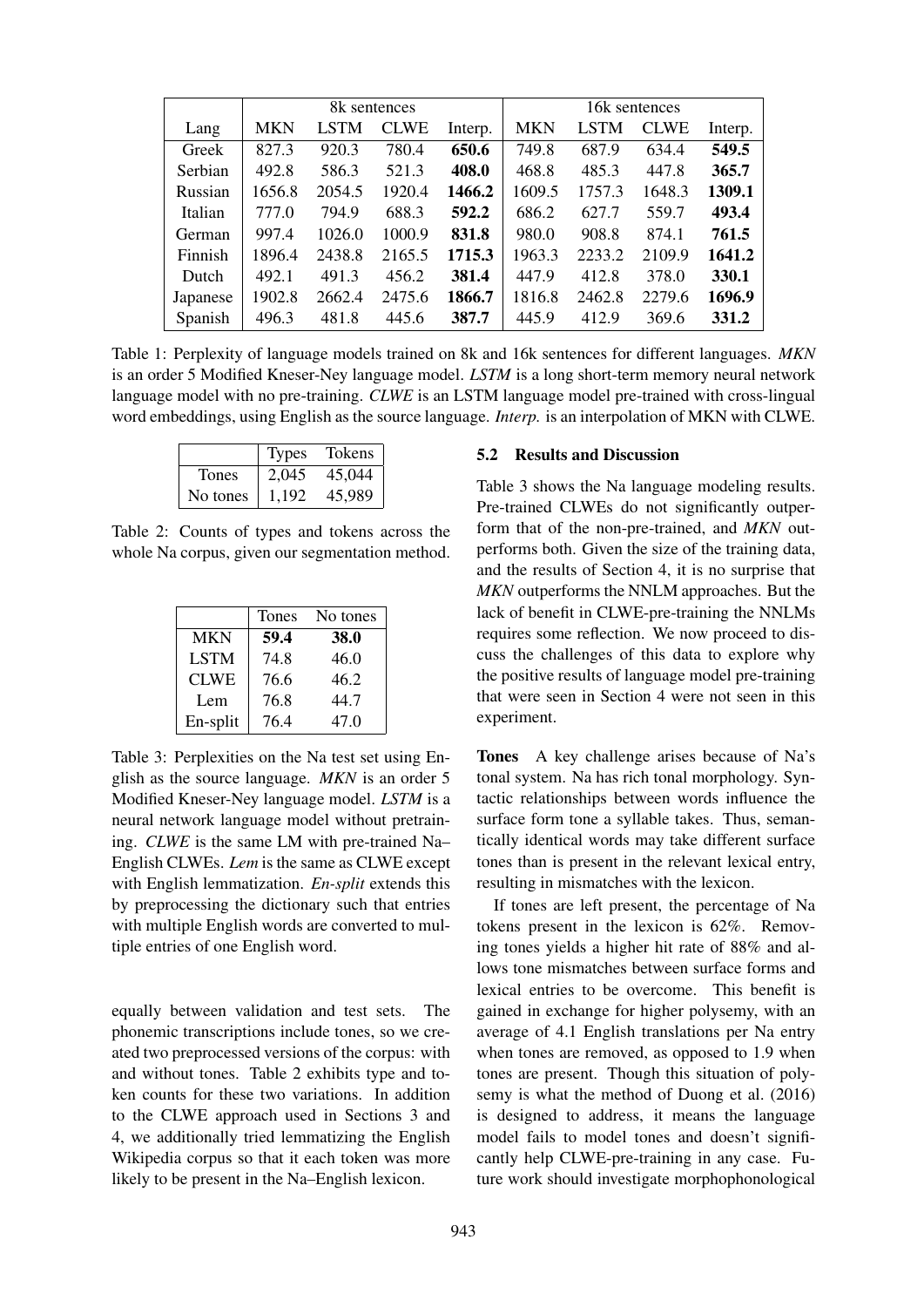processing for Na, since there is regularity behind these tonal changes (Michaud, 2008) which could mitigate these issues if addressed.

Polysemy We considered the polysemy of the tokens of other languages' corpora in the Pan-Lex dictionaries. Interestingly they were higher than the Na lexicon with tones removed, ranging from 2.7 for Greek–English to 19.5 for German– English. It seems the more important factor is the amount of tokens in the English corpus that were present in the lexicon. For the Na–English lexicon, this was only 18% and 20% when lemmatized and unlemmatized, respectively. However it was 67% for the PanLex lexicon. Low lexicon hit rates of both the Na and English corpora must damage the CLWEs modeling capacity.

Lexicon word forms Not all the forms of many English word groups are represented. For example, only the infinitive *'to run'* is present, while *'running'*, *'ran'* and *'runs'* are not. The limited scope of this lexicon motivates lemmatization on the English side as a normalization step, which may be of some benefit (see Table 3). Furthermore, such lemmatization can be expected to reduce the syntactic information present in embeddings which does not transfer between languages as effectively as semantics.

Some common words, such as *'reading'* are not present in the lexicon, but *'to read aloud'* is. Additionally, there are frequently entries such as *'way over there'* and *'masculine given name'* that are challenging to process. As an attempt to mitigate this issue, we segmented such English entries, creating multiple Na–English entries for each. However, results in Table 3 show that this failed to show improvements. More sophisticated processing of the lexicon is required.

Lexicon size There are about 2,115 Na entries in the lexicon and 2,947 Na–English entries, which makes the lexicon especially small in comparison to the PanLex lexicon used in the previous experiments. Duong et al. (2016) report large reductions in performance of CLWEs on some tasks when lexicon size is scaled down to 10k.

To better understand how limited lexicon size could be affecting language model performance, we performed an ablation experiment where random entries in the PanLex English–German lexicon were removed in order to restrict its size. Figure 5 shows the performance of English language



Figure 5: Perplexities of an English–German CLWE-pretrained language model trained on 2k English sentences as the dictionary size available in CLWE training increases to its full size (*subdict*). As points of comparison, *LSTM* is a long short-term memory language model with no pretraining and *full-dict* is a CLWE-pretrained language model with the full dictionary available.

modeling when training data is restricted to 2k sentences (to emulate the Na case) and the size of the lexicon afforded to the CLWE training is adjusted. This can only serve as a rough comparison, since PanLex is large and so a 1k entry subset may contain many obscure terms and few useful ones. Nevertheless, results suggest that a critical point occurs somewhere in the order of 10k entries. However, since improvements are demonstrated even with smaller dictionaries, this is further evidence that more sophisticated preprocessing of the Na lexicon is required.

Domain Another difference that may contribute to the results is that the domain of the text is significantly different. The Na corpus is a collection of spoken narratives transcribed, while the Wikipedia articles are encyclopaedic entries, which makes the registers very different.

### 5.3 Future Work on Na Language Modeling

Though the technique doesn't work out of the box, this sets a difficult and compelling challenge of harnessing the available Na data more effectively.

The lexicon is a rich source of other information, including part-of-speech tags, example sentences and multilingual translations. In addition to better preprocessing of the lexical information we have already used, harnessing this additional information is an important next step to improving Na language modeling. The corpus includes translations into French, Chinese and English, as well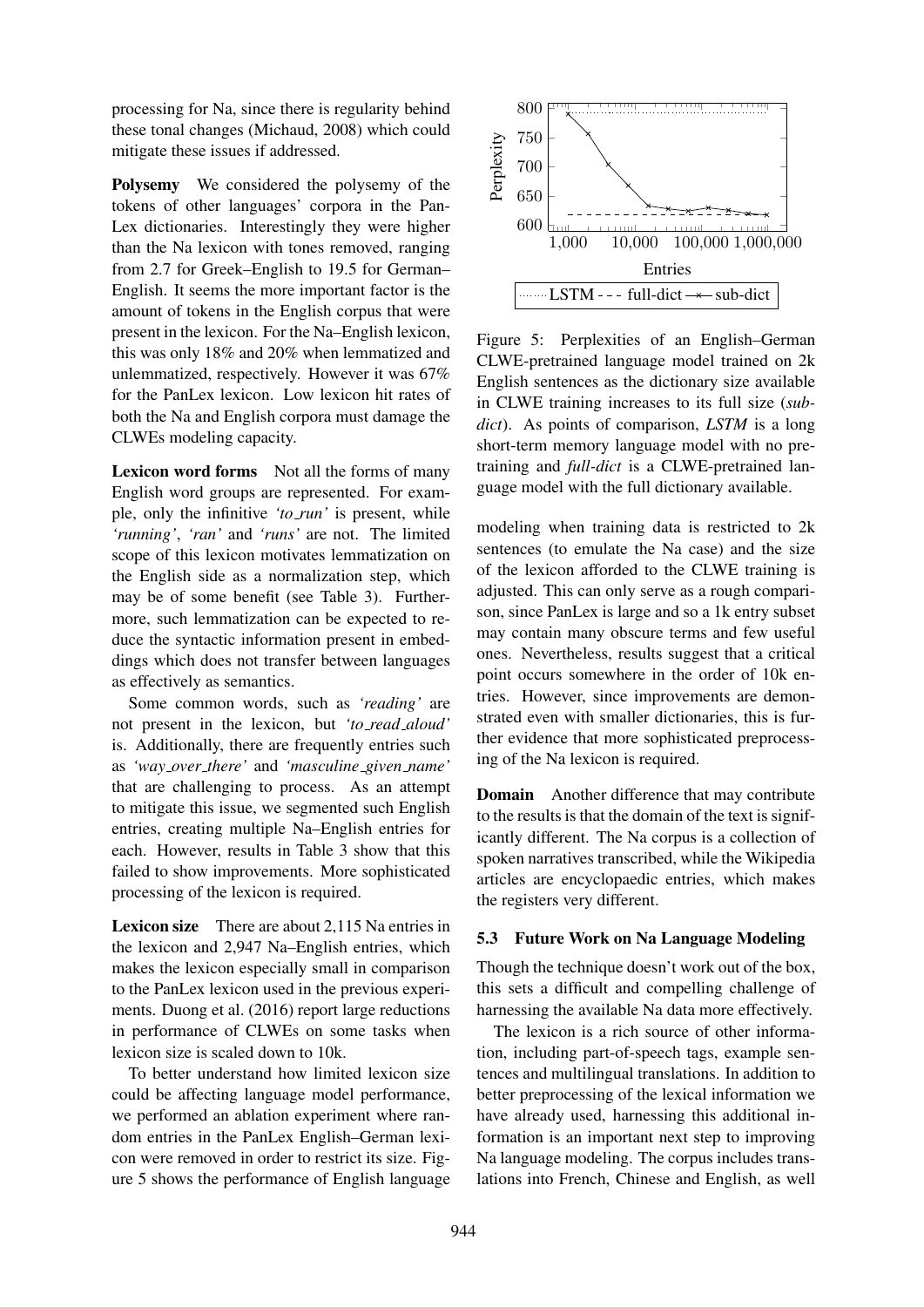as glosses. Some CLWE methods can additionally utilize such parallel data (Coulmance et al., 2015; Ammar et al., 2016) and we leave to future work incorporation of this information as well.

The tonal system is well described (Michaud, 2008), and so further Na-specific work should allow differences between surface form tones and tones in the lexicon to be bridged.

Our work corroborates the observation that MKN performs well on rare words (Chen et al., 2015). Interpolation is an effective means to harness this strength when training data is sparse. Furthermore, hybrid count-based and NNLMs (Neubig and Dyer, 2016) promise the best of both worlds for language modeling for low-resource languages.

## 6 Conclusion

In this paper we have demonstrated that CLWEs can remain resilient when training data in the target language is scaled down drastically. Such CLWEs continue to perform well on the Word-Sim353 task, as well as demonstrating downstream efficacy across a number of languages through initialization of NNLMs. This work supports CLWEs as a method of transfer of information to resource-poor languages by harnessing distributional information in a large source language. We can expect parameter initialization with CLWEs trained on such asymmetric data conditions to aid in other NLP tasks too, though this should be empirically assessed.

## Acknowledgements

This work was conducted during Oliver Adams' internship at IBM Research Australia. We are grateful for support from NSF Award 1464553 and the DARPA/I2O, Contract Nos. HR0011-15- C-0114 and HR0011-15-C-0115.

# References

- Rami Al-Rfou, Bryan Perozzi, and Steven Skiena. 2013. Polyglot: Distributed word representations for multilingual NLP. In *Proceedings of the Seventeenth Conference on Computational Natural Language Learning*, pages 183–192.
- Waleed Ammar, George Mulcaire, Yulia Tsvetkov, Guillaume Lample, Chris Dyer, and Noah A. Smith. 2016. Massively multilingual word embeddings. *arXiv:1602.01925*.
- Jerome R. Bellegarda. 2004. Statistical language model adaptation: Review and perspectives. *Speech Communication*, 42(1):93–108.
- Yoshua Bengio, Rejean Ducharme, Pascal Vincent, and ´ Christian Janvin. 2003. A neural probabilistic language model. *The Journal of Machine Learning Research*, 3:1137–1155.
- Yoshua Bengio, Jérôme Louradour, Ronan Collobert, and Jason Weston. 2009. Curriculum learning. *Proceedings of the 26th annual international conference on machine learning*, pages 41–48.
- Parminder Bhatia, Robert Guthrie, and Jacob Eisenstein. 2016. Morphological priors for probabilistic neural word embeddings. In *Proceedings of the 2016 Conference on Empirical Methods in Natural Language Processing*, pages 490–500.
- Steven Bird. 2011. Bootstrapping the language archive: New prospects for natural language processing in preserving linguistic heritage. *Linguistic Issues in Language Technology*, 6:1–16.
- Sarath Chandar A P, Stanislas Lauly, Hugo Larochelle, Mm Mitesh Khapra, Balaraman Ravindran, Vikas C Raykar, and Amrita Saha. 2014. An autoencoder approach to learning bilingual word representations. In *Advances in Neural Information Processing Systems 27*, pages 1853–1861.
- Stanley F Chen and Joshua Goodman. 1999. An empirical study of smoothing techniques for language modeling. *Computer Speech & Language*, 13(4):359–394.
- Yanqing Chen, Bryan Perozzi, R Al-Rfou, and Steven Skiena. 2013. The expressive power of word embeddings. *arXiv:1301.3226*.
- Welin Chen, David Grangier, and Michael Auli. 2015. Strategies for training large vocabulary neural language models. *arXiv:1512.04906*.
- Ronan Collobert and Jason Weston. 2008. A unified architecture for natural language processing: Deep neural networks with multitask learning. *Proceedings of the 25th international conference on Machine learning*, pages 160–167.
- Jocelyn Coulmance, Jean-Marc Marty, Guillaume Wenzek, and Amine Benhalloum. 2015. Transgram, fast cross-lingual word-embeddings. In *Proceedings of the 2015 Conference on Empirical Methods in Natural Language Processing*, pages 1109– 1113.
- Thi-Ngoc-Diep Do, Alexis Michaud, and Eric Castelli. 2014. Towards the automatic processing of Yongning Na (Sino-Tibetan): developing a 'light' acoustic model of the target language and testing 'heavyweight' models from five national languages. In *4th International Workshop on Spoken Language Technologies for Under-resourced Languages*, pages 153–160.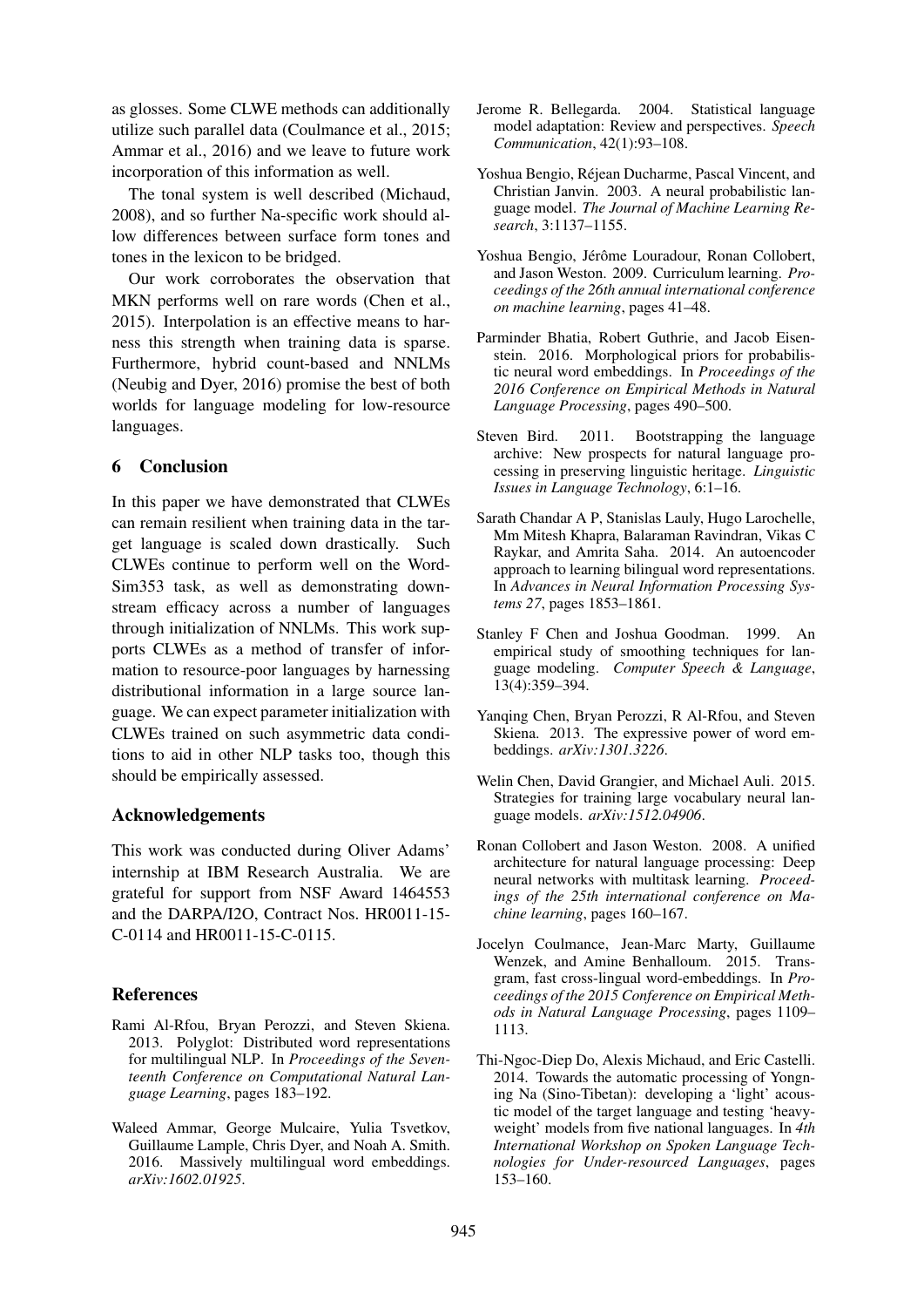- Long Duong, Hiroshi Kanayama, Tengfei Ma, Steven Bird, and Trevor Cohn. 2016. Learning crosslingual word embeddings without bilingual corpora. In *Proceedings of the 2016 Conference on Empirical Methods in Natural Language Processing*, pages 1285– 1295.
- Manaal Faruqui and Chris Dyer. 2014. Improving vector space word representations using multilingual correlation. In *Proceedings of the 14th Conference of the European Chapter of the Association for Computational Linguistics*, pages 462–471.
- Lev Finkelstein, Evgeniy Gabrilovich, Yossi Matias, Ehud Rivlin, Zach Solan, Gadi Wolfman, and Eytan Ruppin. 2001. Placing search in context: The concept revisited. In *Proceedings of the 10th International Conference on World Wide Web*, WWW '01, pages 406–414.
- Andrea Frome, Greg S Corrado, Jon Shlens, Samy Bengio, Jeff Dean, Marc'Aurelio Ranzato, and Tomas Mikolov. 2013. Devise: A deep visualsemantic embedding model. In *Advances in Neural Information Processing Systems 26*, pages 2121– 2129.
- Ankur Gandhe, Florian Metze, and Ian Lane. 2014. Neural network language models for low resource languages. In *INTERSPEECH-2014*, pages 2615– 2619.
- Joshua Goodman. 2001. A Bit of Progress in Language Modeling. *Technical Report*.
- Stephan Gouws and Anders Søgaard. 2015. Simple task-specific bilingual word embeddings. In *Proceedings of the 2015 Conference of the North American Chapter of the Association for Computational Linguistics: Human Language Technologies*, pages 1386–1390.
- Alex Graves. 2013. Generating sequences with recurrent neural networks. *arXiv:1308.0850*.
- Kenneth Heafield. 2011. Kenlm: Faster and smaller language model queries. In *Proceedings of the Sixth Workshop on Statistical Machine Translation*, pages 187–197.
- Karl Moritz Hermann and Phil Blunsom. 2013. A simple model for learning multilingual compositional semantics. *arXiv:1312.6173*.
- Geoffrey Hinton, Li Deng, Dong Yu, George E Dahl, Abdel-rahman Mohamed, Navdeep Jaitly, Andrew Senior, Vincent Vanhoucke, Patrick Nguyen, Tara N Sainath, and Others. 2012. Deep neural networks for acoustic modeling in speech recognition: The shared views of four research groups. *Signal Processing Magazine, IEEE*, 29(6):82–97.
- Sepp Hochreiter and Jürgen Schmidhuber. 1997. Long short-term memory. *Neural computation*, 9(8):1735–1780.
- Arnar Jensson, Koji Iwano, and Sadaoki Furui. 2008. Development of a speech recognition system for icelandic using machine translated text. In *The first International Workshop on Spoken Languages Technologies for Under-resourced Languages*, pages 18– 21.
- Arnar Jensson, Tasuku Oonishi, Koji Iwano, and Sadaoki Furui. 2009. Development of a WFST based speech recognition system for a resource deficient language using machine translation. *Proceedings of Asia-Pacific Signal and Information Processing Association*, pages 50–56.
- David Kamholz, Jonathan Pool, and Susan Colowick. 2014. PanLex: Building a resource for panlingual lexical translation. In *Proceedings of the Ninth International Conference on Language Resources and Evaluation*, pages 3145–3150.
- Alexandre Klementiev, Ivan Titov, and Binod Bhattarai. 2012. Inducing crosslingual distributed representations of words. In *Proceedings of COLING 2012*, pages 1459–1474.
- Reinhard Kneser and Hermann Ney. 1995. Improved backing-off for m-gram language modeling. In *1995 International Conference on Acoustics, Speech, and Signal Processing*, pages 181–184.
- Tomáš Kočiský, Karl Moritz Hermann, and Phil Blunsom. 2014. Learning bilingual word representations by marginalizing alignments. In *Proceedings of the 52nd Annual Meeting of the Association for Computational Linguistics (Volume 2: Short Papers)*, pages 224–229.
- Mikko Kurimo, Seppo Enarvi, Ottokar Tilk, Matti Varjokallio, André Mansikkaniemi, and Tanel Alumäe. 2016. Modeling under-resourced languages for speech recognition. *Language Resources and Evaluation*, pages 1–27.
- Jey Han Lau and Timothy Baldwin. 2016. An empirical evaluation of doc2vec with practical insights into document embedding generation. In *1st Workshop on Representation Learning for NLP*, pages 78–86.
- Antonio Valerio Miceli Barone. 2016. Towards crosslingual distributed representations without parallel text trained with adversarial autoencoders. In *Proceedings of the 1st Workshop on Representation Learning for NLP*, pages 121–126.
- Alexis Michaud. 2008. Phonemic and tonal analysis of Yongning Na\*. *Cahiers de Linguistique Asie Orientale*, 37(2):159–196.
- Alexis Michaud. 2016. Online Na-English-Chinese Dictionary. *https://halshs.archivesouvertes.fr/halshs-01204638*. This is version 1.1 of the dictionary.
- Tomas Mikolov, Martin Karafiat, Lukas Burget, Jan ´ Cernocky, and Sanjeev Khudanpur. 2010. Recurrent neural network based language model. In *INTERSPEECH-2010*, pages 1045–1048.